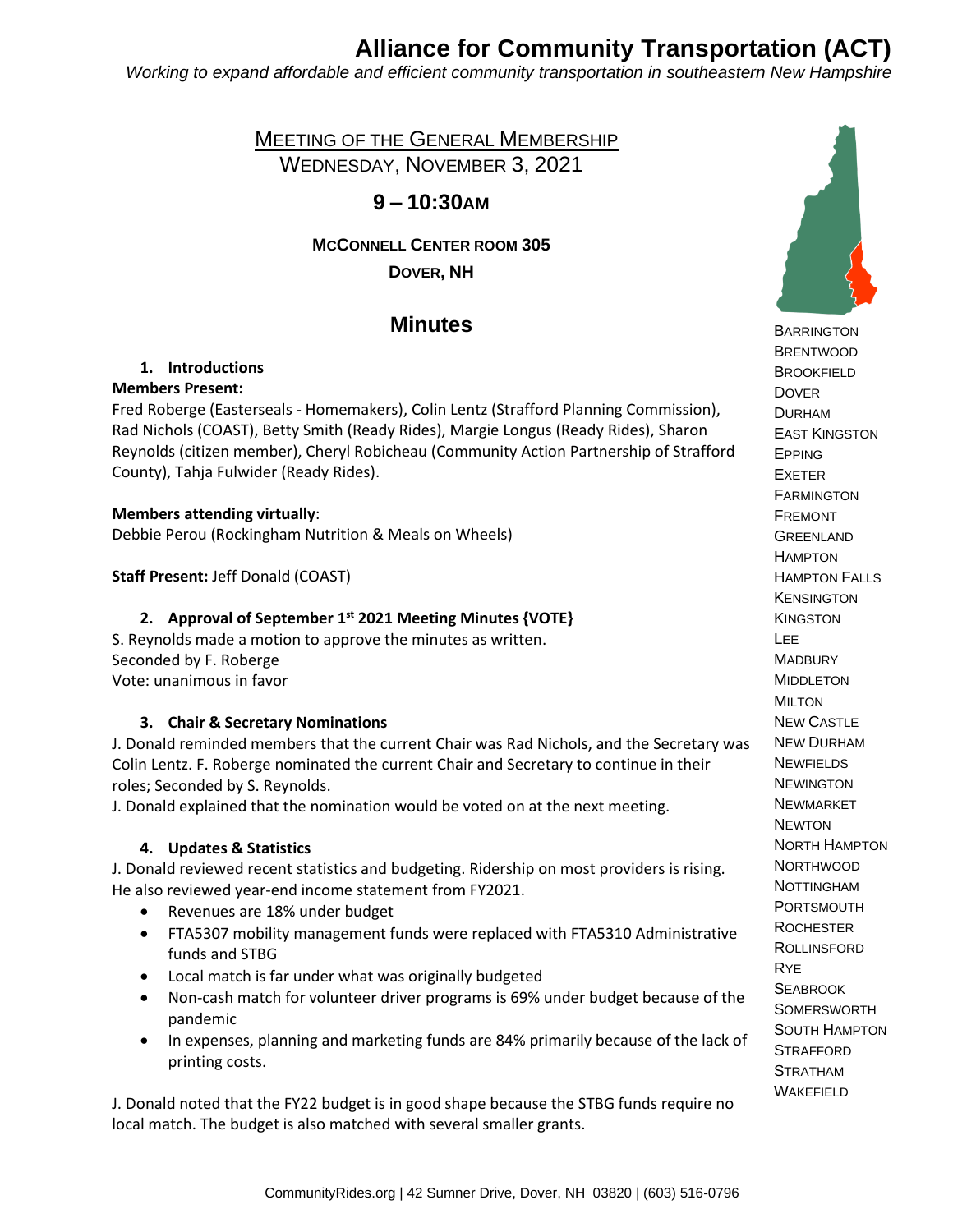#### **5. Community Rides Updates**

J. Donald explained that the Community Rides program is small, and there is a limit of 10 rides per month per client as well as a total monthly limited based on the annual budget. Lower ridership at the beginning of the pandemic resulted in surplus funds and the total monthly limit was lifted between April and July 2020 until the surplus funds were used. J. Donald showed the resulting increase in trip denials. The short lift of the limit inadvertently showed the unmet ridership need. He said he reached out to the people who were denied rides to find out if they were able to find alternative transportation for their trip. Some were able to use telehealth, some were driven by a spouse (even if that spouse was sick themselves), some had family who took time off from work to drive them to their appointment. J. Donald said most of the Community Rides trips are for dialysis appointments. There are more trips to Fresenius dialysis centers than all other trip destinations combined. J. Donald said some riders had asked if they could just pay for additional rides above the 10 per month cap. He proposed allowing clients to pay for additional rides per month at the fully allocated rate (approximately \$60.00 each way), pending approval from FTA. This would allow other people to take additional rides beyond the cap. He said the executive committee had recommended also starting a suggested donation from riders, which would increase the overall budget.

J. Donald said he applied to the Endowment for Health and received a one-time \$8,000 grant to support community rides in providing additional rides to people based on the service need and recent observed trip denial. This allowed the trip cap to be raised. J. Donald recommended introducing the suggested donation on "Giving Tuesday" on November 30<sup>th</sup>.

J. Donald suggested that additional focused outreach could help boost ridership again because people. S. Reynolds recommended posting information on COAST buses because COAST riders are in contact with people who use different services.

### **6. New Website & Common Application**

J. Donald said the website was almost ready to launch and would hopefully be online at the end of the week. It will include the common application which will allow new clients to apply for all providers participating with TripLink through one process (including COAST ADA and Portsmouth Senior Transportation, Ready Rides, Strafford CAP, Rockingham MOW, Community Rides, and TASC).

#### **7. National Center for Mobility Management Program Sustainability Tool – Pilot**

J. Donald explained that the state is pushing for each RCC region to have a dedicated mobility manager. They are asking RCC regions to use the sustainability tool to complete a self-assessment and participation comes with \$10,000. The tool and assessment could be useful for updating the regional Coordinated Transportation Plan, which Scott Bogle and Colin Lentz are currently working on.

J. Donald asked if members would be interested in participating. The assessment would require them to meet two times for two hours each, for what is essentially a strategic planning exercise. Members said they would be interested in participating.

#### **8. SCC Updates**

J. Donald said the SCC had been working on a plan for how mobility managers were going to coordinate across the state – that plan is being finalized and should be implemented soon. F. Roberge added that the SCC had supported a NHDHHS in getting a \$3 million grant from the CDC for rural community transportation. He said SCC members were still discussing how a statewide mobility manager would operate in NH. Ideally, they wouldn't be a sort of overseer of the regional mobility managers, but more of a dynamic coordinator within state agency partners. F. Roberge said the SCC had contacted Shelly Winters from NHDOT send the SCC a draft of the mobility manager scope of work so they could review prior to finalization.

#### **9. Information Exchange**